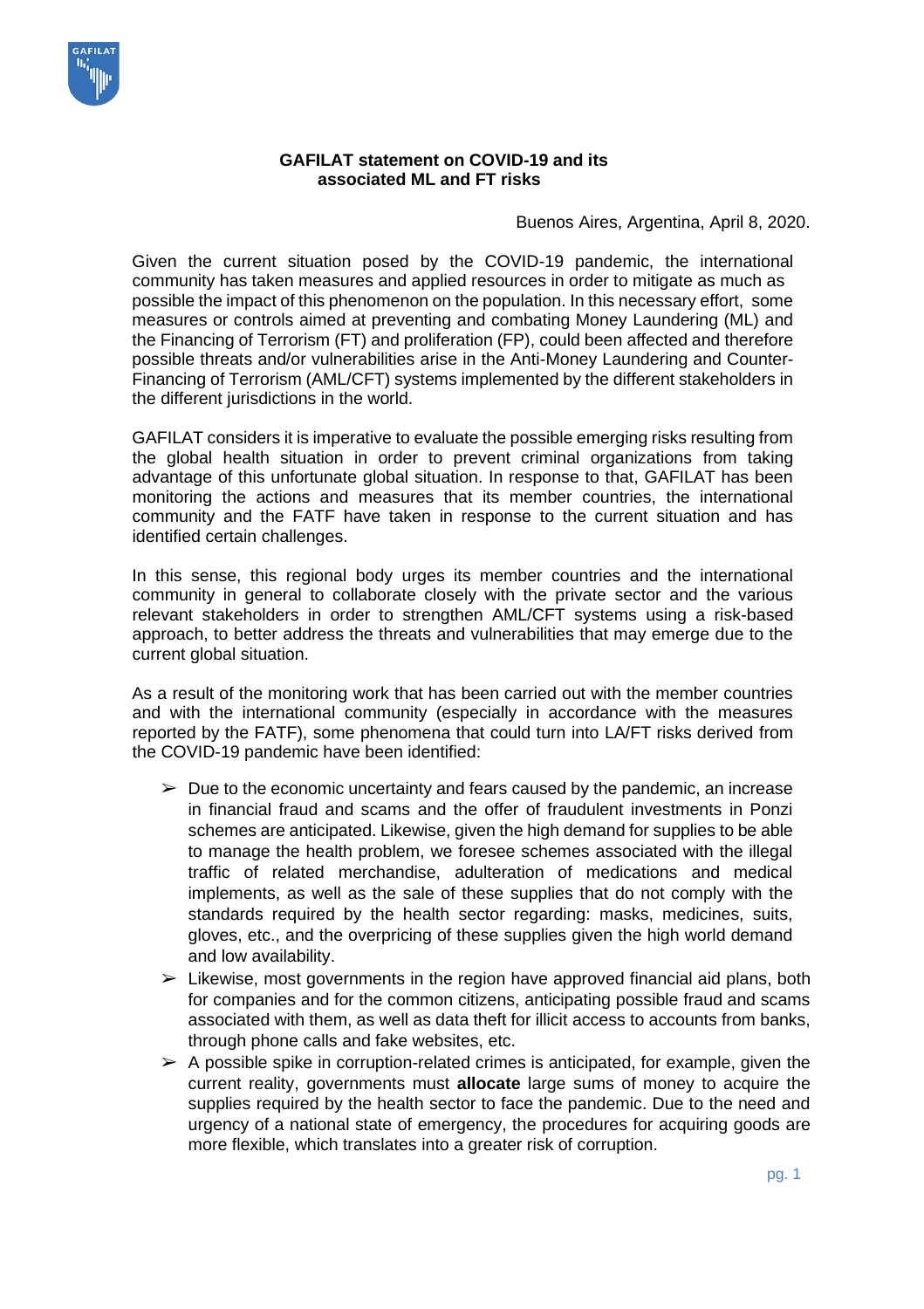

- $\triangleright$  A substantial increase in remote or non-face-to-face financial operations and purchase of products and services by electronic or online means, which could be used by criminals to carry out fraud and cybercrime. The increase in approvals with more relaxed controls to carry out business relationships by the reporting entities, in order to maintain their clients, increases the risk of abuse. The risk of ML and FT increases exponentially in the face of a decrease in the compliance staff of the reporting entities.
- $\triangleright$  A reduction in the volume of suspicious transaction reports received and a delay in obtaining additional information required for the ongoing analysis or investigations is anticipated.
- $\triangleright$  In order to obtain funds and resources to cover basic needs, people may increase the use of pawn shop services, lenders, as well as informal financing means that, therefore, could be more susceptible to be used in illegal activities, specifically for ML/FT. Situations of usury or abusive practices of various kinds may also emerge.
- $\triangleright$  Derived from the people's economic needs and the lack of formal and informal employment, as a result of the economic inactivity generated by the health crisis, criminal organizations could be increasing the recruitment of people to support them in executing their criminal activities that generate resources susceptible to being laundered.
- $\triangleright$  Reduction of staff that may temporarily impair the capacity for ongoing analysis or research.
- $\triangleright$  Temporary reduction of the AML/CFT supervisory officers, which may impact the scope, depth and frequency of the supervision of the reporting entities.
- $\triangleright$  Possible risks related to the misuse and abuse of Non-Profit Organizations (NPOs), due to the increase in their activity.
- $\triangleright$  Challenges in the operation of the private sector due to the temporary suspension or reduction of functions that involve the face-to-face activity of its human resources, which could hinder the optimal maintenance of its AML/CFT systems; and
- $\triangleright$  Due to the temporary or intermittent closure in some of the financial services and activities and financial sectors, new challenges could arise to ensure that the reporting entities are complying with their AML/CFT obligations, so the need to establish new supervision strategies could rise.

On the other hand, in order to guarantee the legitimate functioning of the different sectors, especially those of vital importance posed by this health crisis, the following good practices and mitigating measures were identified in response to the common problems faced by the countries of the region and the international community:

- $\triangleright$  Maintain constant contact between regulators, supervisors, financial intelligence units, police authorities and other relevant authorities in order to provide guidance and assistance to the private sector on how to apply national AML/CFT regulations and regulations during the current crisis.
- $\triangleright$  Also, maintain remote communication with the reporting entities, in order to identify new trends and risks, and agree on measures to mitigate those risks in a strategical manner and according to the risk level. Issue public communications warning of potential threats and abusive practices associated with the COVID-19 crisis.